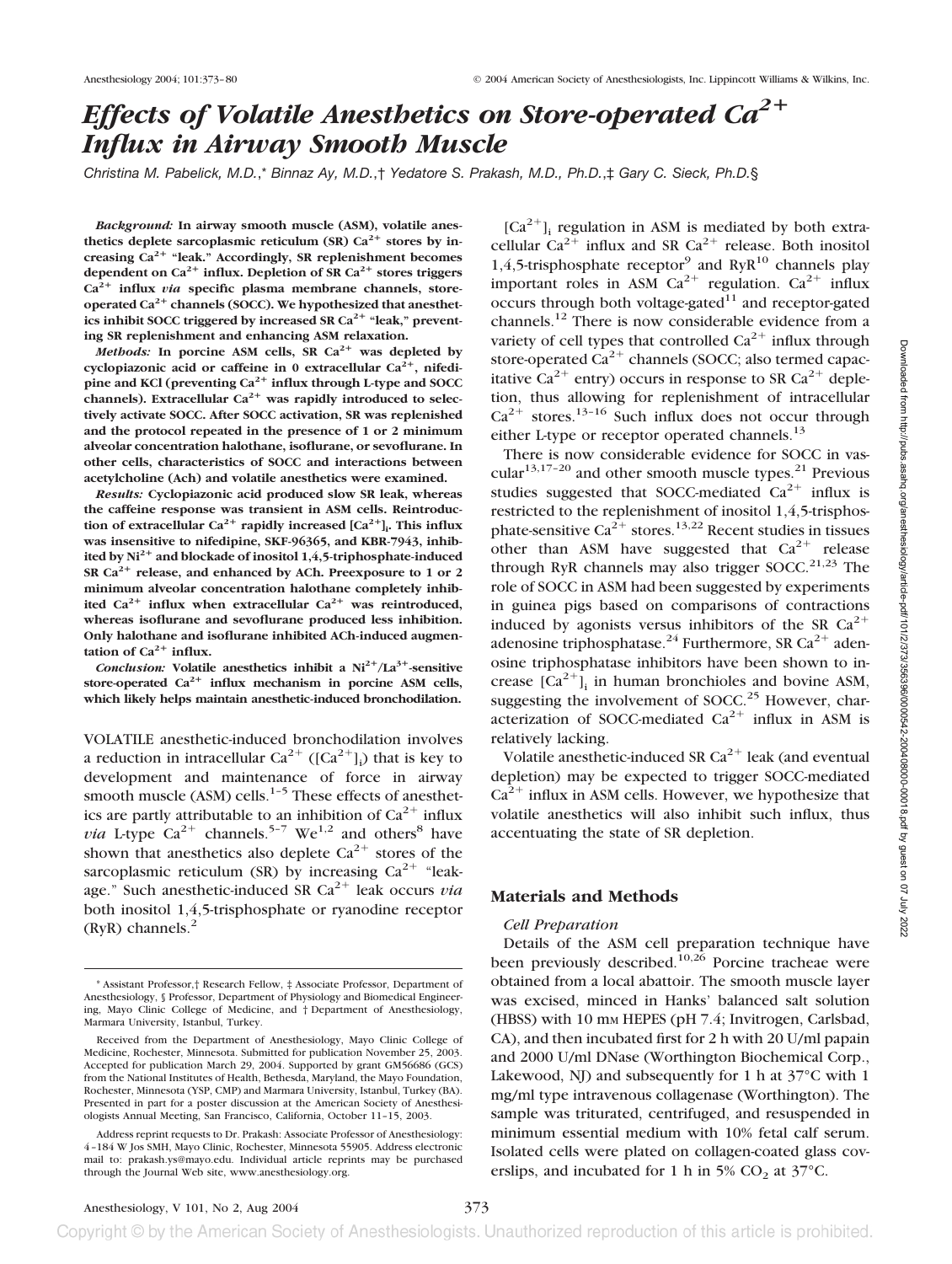#### *Real-Time Confocal Imaging*

Details of the confocal imaging technique for ASM cells have also been previously published.<sup>10,26</sup> Briefly, cells attached to coverslips were loaded with  $5 \mu M$  fluo-3 AM (Molecular Probes, Eugene, OR) for 30–45 min at 37°C in HBSS, washed, mounted on an open slide chamber (RC-25F, Warner Instruments, Hamden, CT), and perfused with HBSS at room temperature. An Odyssey XL real-time confocal system (Noran Instruments, Middleton, WI) with an Ar-Kr laser (488 nm line) and a Nikon  $40\times/1.3$  oil-immersion objective lens was used to visualize ASM cells. Using manufacturer-provided software, regions of interest encompassing single cells were outlined for measurements of  $[Ca^{2+}]_i$ . Empirical calibration of fluo-3 fluorescence concentrations for  $[Ca^{2+}]$ , based on exposure to known  $Ca^{2+}$  concentrations was performed as described previously.26

#### *Administration of Volatile Anesthetics*

As previously described, $2$  calibrated online vaporizers were used to add halothane (Wyeth-Ayerst Laboratories, Philadelphia, PA), isoflurane, and sevoflurane (Abbott Laboratories, Deerfield, IL) to the aerating gas mixture. Aqueous anesthetic concentrations equivalent to 1 and 2 adult porcine minimum alveolar concentration (MAC) at room temperature (25°C) were determined for halothane and isoflurane by gas chromatography and electron capture detector (Hewlett-Packard 5880A; Hewlett-Packard, Sunnyvale, CA) and for sevoflurane by a flame ionization detector. Concentrations were halothane 1 MAC  $0.35 \pm 0.09$ mm, 2 MAC  $0.53 \pm 0.10$  mm, isoflurane 1 MAC  $0.4 \pm 0.09$ mm, 2 MAC  $0.6 \pm 0.11$  mm, and sevoflurane 1 MAC  $0.50 \pm 0.10$  mm, 2 MAC  $0.68 \pm 0.10$  mm.

#### *Store-Operated Ca*<sup>2+</sup> *Influx*

Baseline  $Ca^{2+}$  concentrations were measured while ASM cells were perfused with HBSS. Extracellular  $Ca^{2+}$  $([Ca<sup>2+</sup>]_{\odot})$  was then removed by exposure to zero-Ca<sup>2+</sup> HBSS (5 mm EGTA). In the continued absence of  $\lceil Ca^{2+} \rceil_{\alpha}$ , cells were also exposed to 1  $\mu$ M nifedipine and 10 mM KCl to ensure that L-type  $Ca^{2+}$  channels were not activated during the protocol. Cells were then rapidly exposed to 1  $\mu$ M cyclopiazonic acid (CPA) in zero-Ca<sup>2+</sup> HBSS. This technique has been frequently used to induce passive SR depletion by inhibiting SR  $Ca^{2+}$  adenosine triphosphatase with continued SR  $Ca^{2+}$  leak, presumably from both inositol 1,4,5-trisphosphate- and ryanodinesensitive SR stores.<sup>13,16</sup> Continued SR Ca<sup>2+</sup> leak resulted in increased  $[Ca^{2+}]$ ; concentrations that typically reached a plateau concentration or started to trend down (reflecting increasing  $Ca^{2+}$  efflux *via* the plasma membrane). At this point, 2.5 mm  $\lbrack Ca^{2+} \rbrack$  was rapidly reintroduced (in the continued presence of CPA). The observed  $[Ca^{2+}]$ , response was then characterized using various pharmacological manipulations.

In separate sets of ASM cells, we performed additional

# *Effect of Volatile Anesthetics on Store-Operated*  $Ca^{2+}$  *Influx*

SOCC in ASM cells was first established by performing a control protocol using CPA or caffeine in the presence of nifedipine and KCl (as above). Once SOCC-mediated  $Ca^{2+}$  influx was observed, the cells were washed for 15–20 min with HBSS to remove CPA (or caffeine) and to replenish SR Ca<sup>2+</sup> stores.  $\left[ Ca^{2+} \right]_0$  was then removed and the cells exposed to either CPA or caffeine. Once a  $\lbrack Ca^{2+}\rbrack$ , response was observed (slow development of plateau with CPA or a transient with caffeine), the cells were exposed for 1 min to 1 or 2 MAC halothane, isoflurane, or sevoflurane in the continued presence of CPA or caffeine. This technique ensured that the anesthetics did not influence the SR  $Ca^{2+}$  release process itself, but were present in sufficient concentration before activation of SOCC. In the continued presence of CPA (or caffeine), and anesthetic,  $[Ca^{2+}]$ , was rapidly reintroduced and the  $[Ca^{2+}]$ , response was recorded. In control experiments, the SOCC protocol was performed twice without anesthetic, with an intervening wash in HBSS.

# *Interactions Between Acetylcholine and Volatile Anesthetic Effects on Store-Operated Ca*<sup>2+</sup> Influx

As above, SOCC in ASM cells was first established by performing a control protocol using CPA or caffeine in the presence of nifedipine and KCl. Cells were then washed in HBSS.  $[Ca^{2+}]_{\alpha}$  was removed, nifedipine and KCl were added, and SR  $Ca^{2+}$  release was induced by CPA or caffeine. In the continued presence of CPA or caffeine, the cells were exposed to 10 nm, 100 nm, or 1  $\mu$ <sub>M</sub> acetylcholine (Ach) for 2 min. This ensured activation of muscarinic receptors occurred after SR  $Ca^{2+}$ release had already occurred. Activation of muscarinic receptors occurred with both protocols; however, in the case of CPA, SR  $Ca^{2+}$  depletion is passive, whereas for caffeine, complete release through RyR channels occurs, although inositol 1,4,5-trisphosphate-induced release is dependent on ACh concentration. In the continued presence of CPA (or caffeine) and ACh,  $[Ca^{2+}]_0$  was rapidly reintroduced to activated SOCC. Cells were then washed for a second time, and  $\left[Ca^{2+}\right]_0$  removed (with addition of nifedipine and KCl). After CPA or caffeine exposure, ACh was added as above and after 1 min, cells were exposed to 1 or 2 MAC halothane, isoflurane, or sevoflurane for an additional 1 min. This ensured that muscarinic activation occurred before anesthetic exposure and that confounding effects of anesthetic interactions with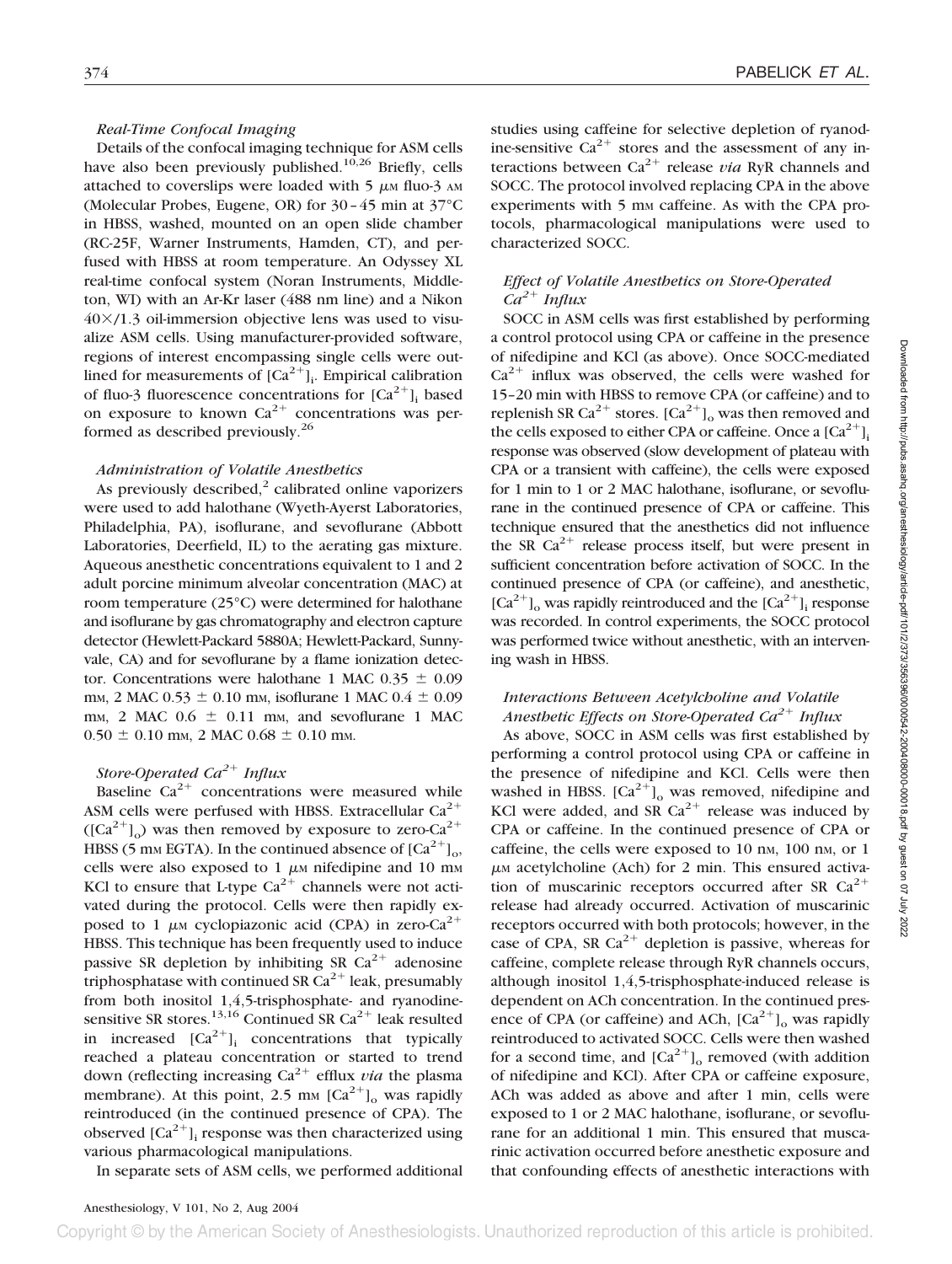

Fig. 1.  $Ca^{2+}$  influx *via* store operated  $Ca^{2+}$  channels in porcine **airway smooth muscle cells. The sarcoplasmic reticulum was depleted either by cyclopiazonic acid or caffeine in the absence** of extracellular  $Ca^{2+}$  ([Ca<sup>2+</sup>]<sub>o</sub>). Subsequently, [Ca<sup>2+</sup>]<sub>o</sub> was rein**troduced in the continued presence of cyclopiazonic acid or caffeine. HBSS** - **Hanks' balanced salt solution.**

the receptor itself were avoided.  ${[Ca}^{2+}]_o$  was then rapidly reintroduced. In control protocols, after a control SOCC activation, the ACh protocol was performed twice, without anesthetic.

#### *Statistical Analysis*

For each ASM cell, comparisons before and after exposure to a drug were made using paired Student *t* test. Repeated measures analysis of variance was used for multiple comparisons with *post hoc* Bonferroni and Sheffé F tests. All experimental protocols were not performed in the same cells. Results were replicated in at least 3–5 cells obtained from each of five animals (paired comparisons within cells, independent testing across cells). Statistical significance was tested at  $P \leq 0.05$ . Values are reported as mean  $\pm$  SD.

# **Results**

# *Establishment of Store-Operated Ca*<sup>2+</sup> *Influx*

At the beginning of experiments, baseline  $[Ca^{2+}]$ <sub>i</sub> concentrations of ASM cells ranged from 70 to 100 nm (78  $\pm$ 10 nm; n = 128). Neither removal of  $\left[Ca^{2+}\right]_0$  nor addition of nifedipine and KCl significantly affected  $[Ca^{2+}]$ , concentrations. In the absence of  $[Ca^{2+}]_0$ , 1  $\mu$ M CPA resulted in increased  $[Ca^{2+}]$ <sub>i</sub> concentrations that reached a plateau (228 to 518 nm;  $n = 65$ ). Subsequent rapid reintroduction of  $\left[Ca^{2+}\right]_0$  resulted in a further, sustained increase of  $[Ca^{2+}]$ <sub>i</sub> (fig. 1A; 340 to 660 nm; *P* < 0.05 when compared to the first plateau). In contrast to CPA, exposure to 5 mm caffeine in the absence of  $[Ca^{2+}]_0$ 

Table 1. Characteristics of SOCC-Mediated Ca<sup>2+</sup> Influx in ASM

| Drug                       | $Ca^{2+}$ Influx<br>(% peak CPA<br>response) | $Ca^{2+}$ Influx<br>(% peak caffeine<br>response) |
|----------------------------|----------------------------------------------|---------------------------------------------------|
| Control                    | $39.4 \pm 8.3$                               | $25.1 \pm 4.9$                                    |
| 1 $\mu$ M Ni <sup>2+</sup> | $13.3 \pm 2.6^*$                             | $9.7 \pm 1.2^*$                                   |
| 1 $\mu$ M La <sup>2+</sup> | $8.6 \pm 2.6^*$                              | $7.2 \pm 2.0^*$                                   |
| 10 μM SKF96365             | $9.9 \pm 5.7^*$                              | $6.3 \pm 3.4^*$                                   |
| 10 μM KBR7943              | $38.6 \pm 8.0$                               | $23.7 \pm 4.8$                                    |
| 10 nM ACh                  | $38.5 \pm 10.2$                              | $26.0 \pm 5.7$                                    |
| 100 nM ACh                 | $51.2 \pm 6.9^*$                             | $31.1 \pm 3.2^*$                                  |
| 1 μM ACh                   | $65.2 \pm 5.2^*$                             | $38.6 \pm 3.5^*$                                  |
|                            |                                              |                                                   |

Values are means  $\pm$  SE.

\* Significant difference from control.

 $ACh$  = acetylcholine;  $CPA$  = cyclopiazoric acid;  $SOCC$  = store-operated  $Ca<sup>2+</sup> channel.$ 

resulted in a transient  $[Ca^{2+}]$ <sub>i</sub> response (fig. 1B; n = 63). Reintroduction of  $\left[\text{Ca}^{2+}\right]_0$  resulted in a relatively sustained increase in  $[Ca^{2+}]$ , ranging from 110 to 386 nm (compared to a peak caffeine response ranging from 455 to 890 nm, the influx response was  $\sim$ 25% of the caffeine peak). The influx observed with reintroduction of  $\left[Ca^{2+}\right]$ <sub>o</sub> after caffeine exposure was significantly smaller than that after CPA exposure  $(P < 0.05)$ .

### *Characterization of Store-Operated Ca*<sup>2+</sup> Influx

It has been previously reported that SOCC-mediated  $Ca^{2+}$  influx to be inhibited by Ni<sup>2+</sup> and La<sup>3+</sup>, at least in tissues other than ASM. After control activation of SOCC with CPA  $(n = 10)$  or caffeine  $(n = 10)$ , and HBSS wash, ASM cells were exposed to nifedipine, KCl and  $1 \mu$ M NiCl<sub>2</sub> or LaCl<sub>3</sub> in HBSS.  $\left[Ca^{2+}\right]_0$  was then removed and, in the continued presence of nifedipine, KCl and  $Ni<sup>2+</sup>$ (or  $La^{3+}$ ), cells were reexposed to CPA or caffeine, with subsequent reintroduction of  $\left[Ca^{2+}\right]$ <sub>o</sub>. In the presence of either 1  $\mu$ M Ni<sup>2+</sup> or La<sup>3+</sup>, reintroduction of  $\left[Ca^{2+}\right]_0$  did not significantly increase  $\lceil Ca^{2+} \rceil$  (Table 1;  $P \le 0.05$ ) compared to control) indicating that SOCC-mediated  $Ca^{2+}$  influx in ASM cells is sensitive to both ions.

To determine whether the observed  $Ca^{2+}$  influx was mediated by mechanisms other than SOCC (because L-type  $Ca^{2+}$  channels were already inhibited by nifedipine and clamped membrane potential), inhibitors of store-operated Ca<sup>2+</sup> influx (SKF-96365; 10  $\mu$ m) and Na<sup>+</sup>/  $Ca^{2+}$  exchange (KBR-7943; 10  $\mu$ M) were tested. Although the bidirectional plasma membrane  $Na^{+}/Ca^{2+}$ exchanger may not play a major role in most smooth muscle types, expression of this protein has been found in  $\text{ASM.}^{27}$  When operating in the "reverse" or influx mode, the exchanger can bring  $Ca^{2+}$  intracellularly, in exchange for  $Na<sup>+</sup>$ . After control SOCC activation with CPA  $(n = 11)$  or caffeine  $(n = 11)$  and HBSS wash, ASM cells were exposed to nifedipine, KCl, and  $10 \mu M$  SKF-96365 or KBR7943 in HBSS. The SOCC protocol was then repeated in the continued presence of these agents. In 90% of cells, SKF-96365 inhibited SOCC-mediated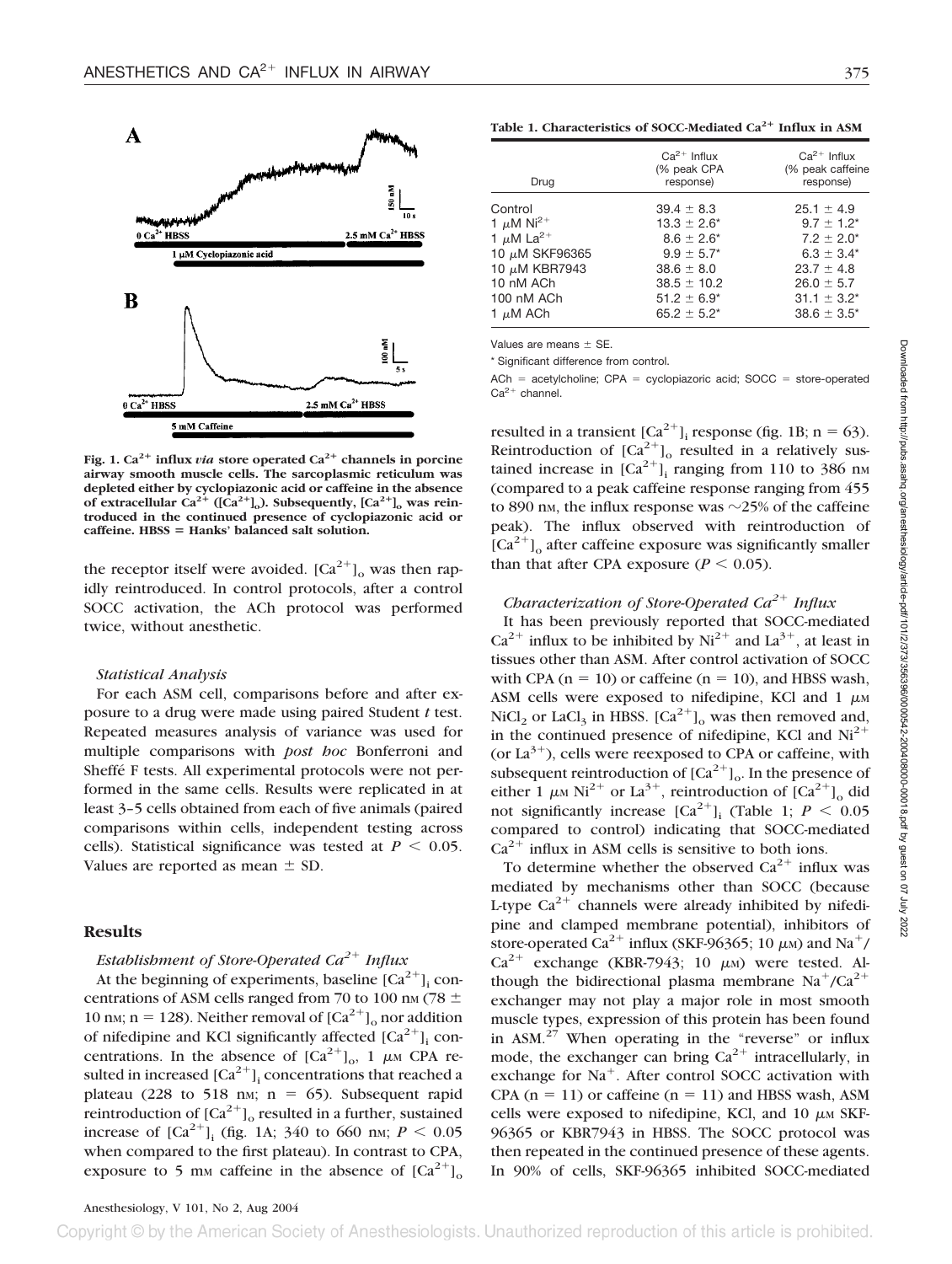

**Fig. 2. Effect of volatile anesthetics on** store operated Ca<sup>2+</sup> channel (SOCC)-mediated Ca<sup>2+</sup> influx. After a control verification of SOCC-mediated  $Ca^{2+}$  influx  $(A)$ : **caffeine protocol shown), airway smooth muscle (ASM) cells were washed (***dotted lines***) and reexposed to cyclopiazonic acid (CPA) or caffeine. Cells were then exposed to 1 or 2 minimum alveolar concentration (MAC) volatile anesthetic. Preexposure to 1 or 2 MAC halothane or isoflurane resulted in significant reduc**tion of Ca<sup>2+</sup> influx on reintroduction of  $[Ca^{2+}]$ <sub>o</sub> after SR  $Ca^{2+}$  depletion by CPA (*B*) **or caffeine (***C***). In contrast, only 2 MAC sevoflurane decreased influx in either protocol. Halothane and isoflurane were comparable in their inhibitory effect. \* significant difference from control; # significant difference between 1 and 2 MAC; %** - **significant difference from**  $halothane (P < 0.05); 0 MAC = control$ **response.**

 $Ca<sup>2+</sup>$  influx with both CPA and caffeine protocols (Table 1;  $P \leq 0.05$  compared with controls). In contrast, the presence of KBR-7943 had no effect on the  $[Ca^{2+}]$ <sub>i</sub> response upon reintroduction of  $[Ca^{2+}]_{\text{o}}$  (Table 1), demonstrating that  $Na^+/Ca^{2+}$  exchange did not substantially contribute to the observed  $Ca^{2+}$  influx.

# *Effect of ACh on Store-Operated Ca*<sup>2+</sup> *Influx*

Compared with controls where no ACh was present, preexposure of ASM cells to either 100 nm or 1  $\mu$ m ACh significant increased  $Ca^{2+}$  influx with reintroduction of  $[Ca^{2+}]_{\alpha}$  for both CPA and caffeine protocols (*P* < 0.05; Table 1). In contrast, in other controls where the ACh protocol was repeated, there was  $\sim$  5–7% decrease in the  $Ca^{2+}$  influx upon repetition (not shown).

#### *Effect of Volatile Anesthetics on Store-Operated*  $Ca^{2+}$  *Influx*

In ASM cells where SOCC-mediated  $Ca^{2+}$  influx was first established, repetition of the protocol (CPA or caffeine) resulted in a 5–8% decrease in the observed  $Ca^{2+}$ influx (rundown control). In contrast, exposure to halothane, isoflurane, or sevoflurane all resulted in significant decreases in the extent of  $Ca^{2+}$  influx after reintroduction of  $\left[Ca^{2+}\right]_0$  ( $P \le 0.05$  compared to control for each anesthetic at 1 or 2 MAC, both same cell and rundown control; fig. 2). For halothane and isoflurane, the effects at 1 MAC were significantly less than at 2 MAC, whereas for sevoflurane, the effects were comparable between 1 and 2 MAC. Among the three anesthetics, sevoflurane caused the least inhibition. At 2 MAC, halothane and isoflurane produced comparable inhibition (fig. 2). Be-

Copyright © by the American Society of Anesthesiologists. Unauthorized reproduction of this article is prohibited.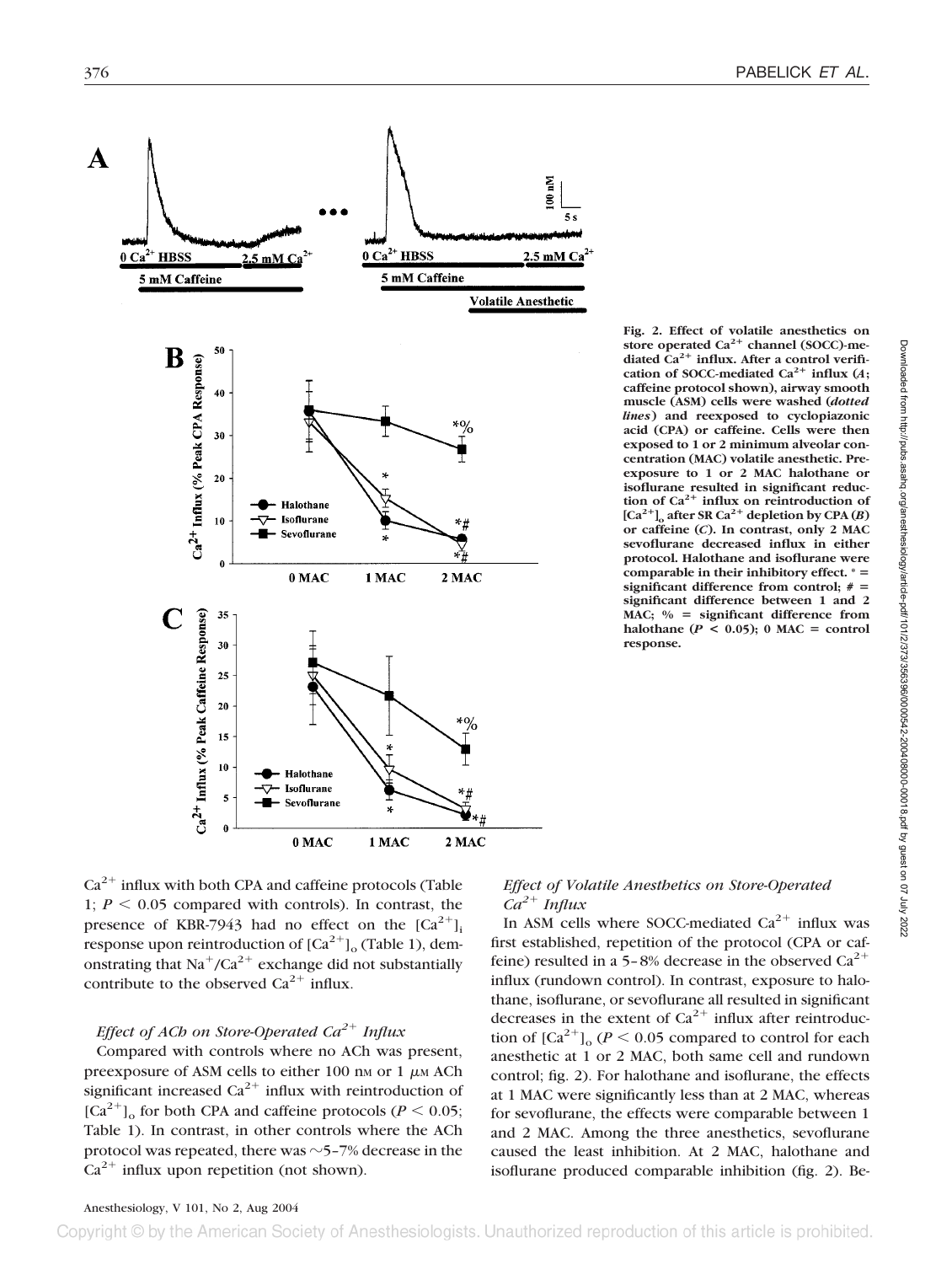

Fig. 3. Interaction between ACh and volatile anesthetic effects on store operated Ca<sup>2+</sup> channel (SOCC)-mediated Ca<sup>2+</sup> influx. Preexposure to  $1 \mu M$  ACh introduced after cyclopiazonic acid **(CPA) or caffeine exposure was complete significantly en**hanced SOCC-mediated Ca<sup>2+</sup> influx. However, 1 or 2 minimum **alveolar concentration (MAC) halothane or isoflurane (but not sevoflurane) significantly blunted ACh enhancement of Ca2** influx after SR Ca<sup>2+</sup> depletion by either CPA (panel A) or caf**feine (panel B). Halothane and isoflurane were comparable in their inhibitory effect. \*** - **significant difference from control; #** = significant difference between 1 and 2 MAC;  $\%$  = significant **difference from halothane (***P* **< 0.05).**

tween the CPA and caffeine protocols, for each volatile anesthetic, the effect on  $Ca^{2+}$  influx was significantly greater for CPA compared to caffeine  $(P < 0.05)$ .

# *Interaction Between ACh and Volatile Anesthetic Effects on Store-Operated Ca*<sup>2+</sup> *Influx*

In ASM cells in which both SOCC-mediated  $Ca^{2+}$  influx and an ACh-induced augmentation of influx were first established using the CPA or caffeine protocols, exposure to halothane and isoflurane, but not sevoflurane, resulted in significant decreases in the  $Ca^{2+}$  influx after reintroduction of  $\left[Ca^{2+}\right]_{0}$  ( $P < 0.05$  compared to both same cell and ACh rundown control for 1 or 2 MAC; fig. 3). Compared to anesthetic effects on  $Ca^{2+}$  influx in the absence of ACh, anesthetic inhibition of ACh-induced augmentation of influx was significantly greater ( $P$  < 0.05). For halothane and isoflurane, the effects at 1 MAC were significantly less than at 2 MAC, with halothane causing greater inhibition. For both halothane and isoflurane, the effect on ACh augmentation of  $Ca^{2+}$  influx was significantly greater for the CPA protocol ( $P < 0.05$ ).

#### **Discussion**

Volatile anesthetic effects on ASM have been previously shown to involve inhibition of  $Ca^{2+}$  influx *via* L-type Ca<sup>2+</sup> channels<sup>5-7</sup> as well as increased SR Ca<sup>2+</sup> leak *via* both inositol 1,4,5-trisphosphate and RyR channels.1,2,8 Such a leak may be expected to trigger SOCCmediated  $Ca^{2+}$  influx in ASM cells, thus providing a mechanism for replenishment of depleted SR  $Ca^{2+}$ stores. However, in support of our hypothesis, the results of this study demonstrate that volatile anesthetics also inhibit such store-operated  $Ca^{2+}$  influx, thus accentuating the state of SR depletion. The results further demonstrate that volatile anesthetics, especially halothane and isoflurane, interfere with ACh-induced enhancement of SOCC-mediated  $Ca^{2+}$  influx, potentially maintaining bronchodilation even during agonist stimulation.

# *[Ca2]i Regulation in ASM*

Regulation of  $[Ca^{2+}]$ <sub>i</sub> in ASM is mediated by both extracellular  $Ca^{2+}$  influx and SR  $Ca^{2+}$  release *via* both inositol 1,4,5-trisphosphate receptor<sup>9</sup> and RyR<sup>10</sup> channels. Previous studies have demonstrated that  $Ca^{2+}$  influx in ASM occurs through both voltage-gated $11$  and receptor-gated channels.<sup>12,28–30</sup> Agonists such as ACh are known to produce SR  $Ca^{2+}$  release *via* both inositol 1,4,5-trisphosphate and RyR channels.10 Indeed, it is thought that the initial  $[Ca^{2+}]$ <sub>i</sub> response to ACh stimulation is SR  $Ca^{2+}$  release, whereas maintenance of ASM  $[Ca^{2+}]$ <sub>i</sub> and thus muscle tone is thought to involve sustained  $Ca^{2+}$  influx. However, we have previously shown that the  $[Ca^{2+}]$ ; response to ASM is oscillatory, mediated by repetitive SR  $Ca^{2+}$  release and reuptake, where initiation of oscillations is dependent on  $Ca^{2+}$  release through inositol 1,4,5-trisphosphate receptor channels, but sustenance of oscillations occurs through  $Ca^{2+}$ -induced Ca<sup>2+</sup> release mechanisms *via* RyR channels.<sup>10,26</sup> The amplitude of  $[Ca^{2+}]$ <sub>i</sub> oscillations represent SR  $Ca^{2+}$ content, and frequency depends on sensitivity for  $Ca^{2+}$ release *via* RyR channels. These studies also showed that  $Ca^{2+}$  influx serves to maintain and replenish SR  $Ca^{2+}$ because oscillations were not sustained in the absence of extracellular  $Ca^{2+}$  or in the presence of inhibitors of  $Ca^{2+}$  influx.<sup>10,26</sup> Our previous study on SOCC<sup>31</sup> as well as the current report emphasize the importance of this SR- and  $\left[Ca^{2+}\right]_0$ -dependent mechanism in maintaining the repletion state of the SR in ASM.

# *Effect of Volatile Anesthetics on [Ca<sup>2+</sup>]<sub>i</sub> in ASM*

Volatile anesthetics have been shown to target several  $[Ca^{2+}]$ ; regulatory mechanisms in ASM at both SR and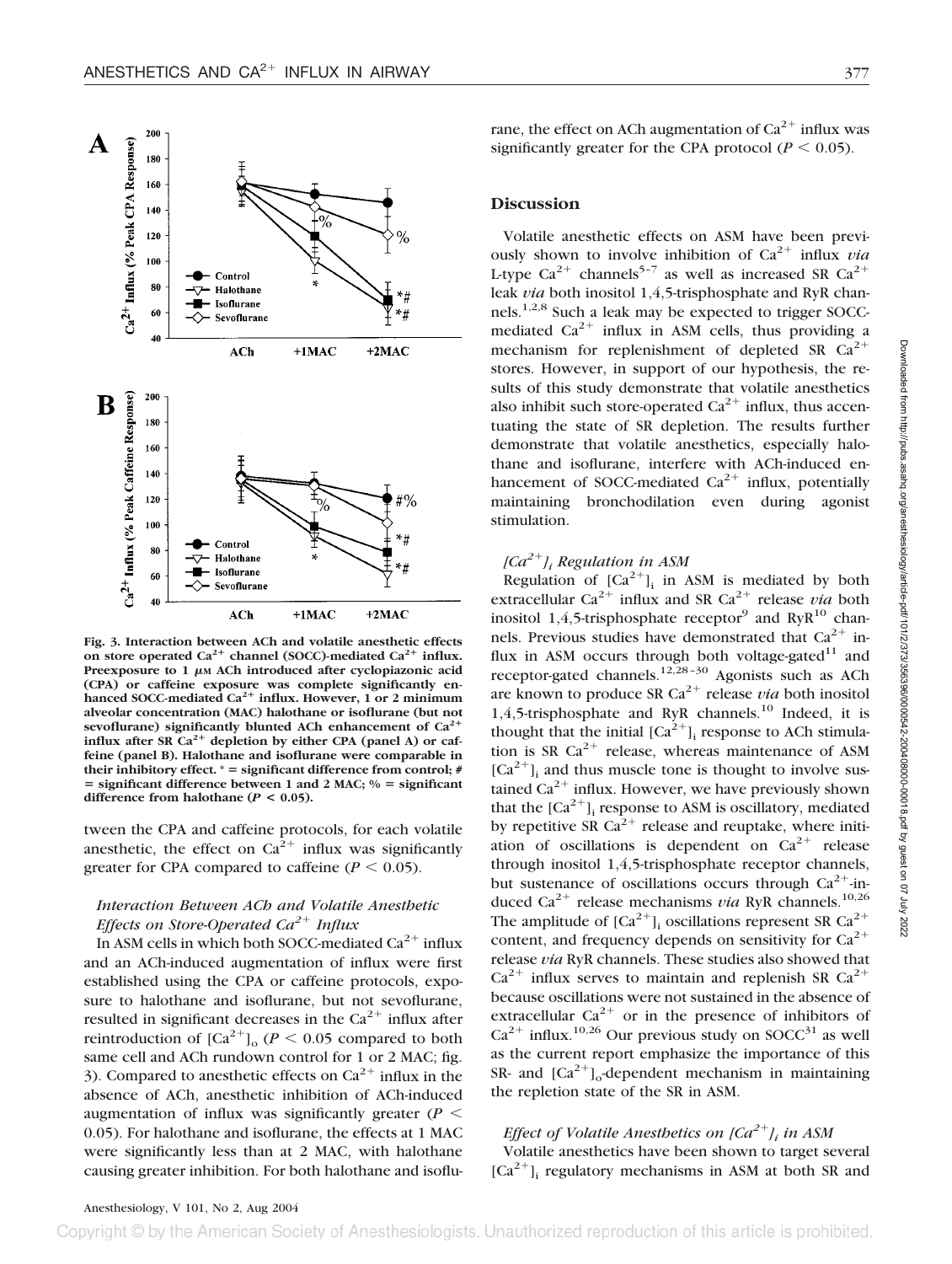the plasma membrane. In terms of SR  $Ca^{2+}$  release, we and others have shown that volatile anesthetics deplete SR  $Ca^{2+}$  by decreasing SR  $Ca^{2+}$  content (store) *via* increased "leak" through both inositol 1,4,5-trisphosphate and RyR channels.<sup>2,32-35</sup> We have previously demonstrated that clinically relevant concentrations of halothane decrease both amplitude and frequency of AChinduced  $[Ca^{2+}]$ , oscillations. We interpreted these findings as a decrease in SR  $Ca^{2+}$  content and reduced sensitivity for  $Ca^{2+}$  induced  $Ca^{2+}$  release by volatile anesthetics.<sup>35</sup> These data collectively demonstrate that volatile anesthetics deplete SR  $Ca^{2+}$  stores, thus preventing an increase of  $[Ca^{2+}]$ <sub>i</sub> in response to agonist stimulation. Anesthetic-induced depletion of SR  $Ca^{2+}$  then raises the question of whether  $Ca^{2+}$  influx *via* SOCC (if present) is then activated.

Given the existence of voltage-gated and receptoroperated  $Ca^{2+}$  influx mechanisms in ASM, there is already considerable evidence in the literature that the decrease in  $[Ca^{2+}]$ <sub>i</sub> by volatile anesthetics involves inhibition of  $Ca^{2+}$  influx<sup>3,5</sup> through voltage-gated L-type  $Ca^{2+}$  channels.<sup>5,6</sup> These studies underline the inhibitory effect of volatile anesthetics on plasma membrane  $Ca^{2+}$ regulatory proteins. Accordingly, the results of the current study demonstrating inhibition of SOCC in the plasma membrane are consistent. Functionally, such inhibition only emphasizes the accentuation of anesthetic effects on  $[Ca^{2+}]$ <sub>i</sub> in ASM because prevention of influx would only maintain the SR in a state of depletion, thus keeping  $[Ca^{2+}]$ , low even with agonist stimulation.

# *SOCC-Mediated Ca*<sup>2+</sup> *Influx and Volatile Anesthetics Effects*

In addition to previously established modes of  $Ca^{2+}$ influx,  $i.e.,$  voltage-gated<sup>11</sup> and receptor-gated channels,<sup>12,28-30</sup> in a recent study, we<sup>31</sup> found that  $Ca^{2+}$ influx in ASM occurs in response to SR  $Ca^{2+}$  depletion. Such a mechanism for influx in response to the state of SR  $Ca^{2+}$  stores was initially reported in parotid acinar cells and vascular smooth muscle in which influx was found to be dependent on  $[Ca^{2+}]_0$  but not L-type or receptor operated channels.<sup>13,36</sup> Other studies have demonstrated that SR  $Ca^{2+}$  adenosine triphosphatease inhibitors (such as thapsigargin, similar to CPA) increase  $Ca^{2+}$  influx or smooth muscle tone.<sup>20,37-40</sup> In these studies, whereas  $\left[Ca^{2+}\right]_0$  is necessary for maintenance of muscle tone or  $[Ca^{2+}]_i$ ,  $Ca^{2+}$ -channel blockers do not consistently prevent influx, suggesting that both voltagegated  $Ca^{2+}$  channels and SOCC contribute to smooth muscle  $Ca^{2+}$  regulation and tone. Studies to date suggest that SOCC may play a significant role in tonic muscles such as blood vessels.<sup>13,17,18</sup> Only a few studies, including our own, have reported the existence of SOCC in ASM cells. $31,41$ 

Although the channels that represent SOCC have not been definitively identified, members of the tryptophan

family have been implicated in several studies, and mammalian tryptophan genes have been identified.<sup>15,42</sup> Some of these isoforms have been shown to be involved in SOCC.<sup>15,43</sup> We have previously verified the expression of several tryptophan C isoforms in porcine  $ASM$ ,  $31$  although other studies have reported tryptophan C expression in guinea pig ASM.<sup>44</sup> Therefore, it is possible that SOCC in porcine ASM is mediated *via* tryptophan C proteins.

There are scarce data on anesthetic effects on SOCC (or capacitative  $Ca^{2+}$  influx per some authors). Horibe *et*  $al^{45}$  found that propofol inhibits capacitative  $Ca^{2+}$  entry in pulmonary artery smooth muscle. Tas *et al.*<sup>46</sup> found that in primary human endothelial cells, isoflurane inhibits histamine induced  $Ca^{2+}$  influx *via* SOCC. However, this group also found that enflurane enhances  $Ca^{2+}$  influx in rat glioma cells.<sup>47</sup> Pochet *et al.*<sup>48</sup> reported that trichloroethanol, the active metabolite of chloral hydrate, inhibits SOCC-mediated  $Ca^{2+}$  influx in submandibular acinar cells. The current study is the first to report the effects of anesthetics on SOCC in airway smooth muscle.

Studies from several cell types have now shown that SOCC does not appear to be activated by changes in membrane potential, thus making this mechanism different from L-type  $Ca^{2+}$  channels.<sup>13</sup> In accordance, in our previous study, we found that changes in membrane potential (induced by altering extracellular  $K^+$  concentration) did not affect SOCC-mediated  $Ca^{2+}$  influx in ASM.<sup>31</sup> Furthermore,  $Ca^{2+}$  influx after SR  $Ca^{2+}$  depletion by CPA was found to be insensitive to nifedipine, confirming that L-type  $Ca^{2+}$  channels do not mediate the observed influx. However, the existence of L-type  $Ca^{2+}$ channels in ASM has already been established,  $11,49$  as has the inhibitory effect of volatile anesthetics.<sup>5,6</sup> Certainly, volatile anesthetic inhibition of L-type channels would also prevent SR repletion, and blunt the  $[Ca^{2+}]$ ; response to ACh. Therefore, in the current study, we used nifedipine to block the confounding effect of this mechanism on the observed influx and volatile anesthetic effects. Addition of KCl to the extracellular medium also helped maintain membrane potential at a value where L-type  $Ca<sup>2+</sup>$  channels were unlikely to be activated.

Consistent with our previous study, and with studies in other smooth muscle types, we found that SOCC is blocked by  $Ni^{2+17,19,21,\overline{31},41}$  and  $La^{3+}.^{17,21,31}$  Although both ions are capable of nonspecifically inhibiting influx  $via$  several mechanisms, inhibition of influx by  $\mu$ M concentrations of either ion strongly indicate that the observed influx is mediated *via* SOCC.

Previous studies in tissues other than ASM have found that SOCC-mediated  $Ca^{2+}$  influx occurs after depletion of inositol 1,4,5-trisphosphate-sensitive SR  $Ca^{2+}$ stores.<sup>13,22</sup> In our previous study, we found that SOCC in ASM is triggered after SR Ca<sup>2+</sup> release *via* inositol 1,4,5trisphosphate receptor channels.<sup>31</sup> It has been previ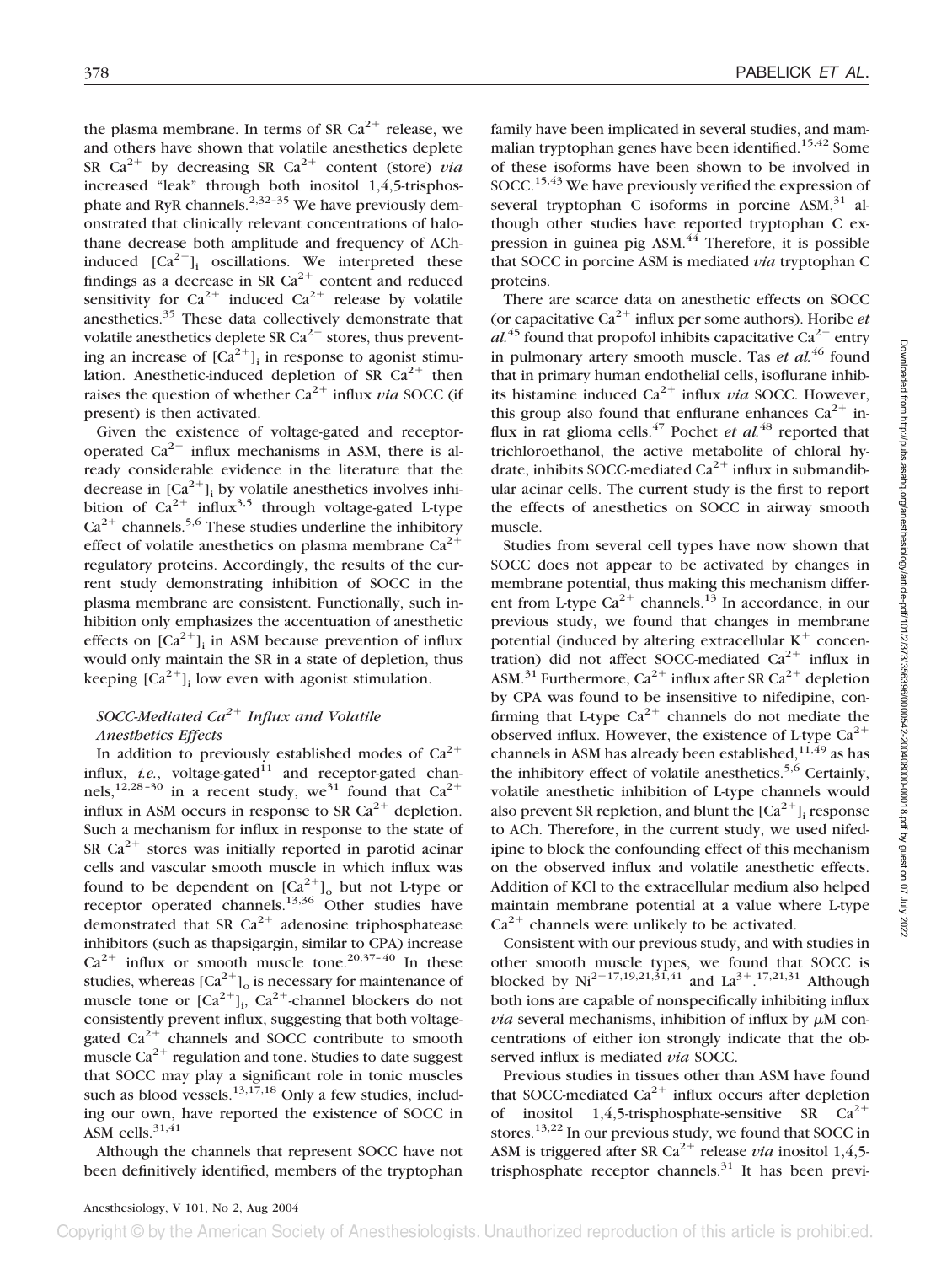ously demonstrated that volatile anesthetics markedly increase inositol 1,4,5-trisphosphate concentrations in ASM cells, even in the absence of agonist stimulation<sup>2</sup> (but see Yamakage *et al.*<sup>8</sup>). Accordingly, anesthetic exposure should enhance SOCC-mediated  $Ca^{2+}$  influx. However,  $we^{31}$  and others<sup>14</sup> have found that inositol 1,4,5-trisphosphate by itself does not trigger SOCC-mediated  $Ca^{2+}$  influx even in the presence of agonist stimulation, and it is SR  $Ca^{2+}$  release *via* inositol 1,4,5trisphosphate receptor channels that is important. In this regard, previous studies have demonstrated that volatile anesthetics enhance SR  $Ca^{2+}$  leak *via* inositol 1,4,5-trisphosphate receptor channels.<sup>2,32-35</sup> This should lead to enhanced SOCC-mediated  $Ca^{2+}$  influx in the presence of anesthetics. However, the current study demonstrates that despite this potential enhancement, volatile anesthetics can inhibit  $Ca^{2+}$  influx.

In addition to triggering of SOCC after release *via* inositol 1,4,5-trisphosphate receptor channels, there are now data in skeletal muscle<sup>50,51</sup> and in  $ASM<sup>31</sup>$  demonstrating SOCC activation in response to depletion of caffeine-sensitive SR  $Ca^{2+}$  stores and subsequent introduction of  $\left[Ca^{2+}\right]$ <sub>o</sub>. Again, it has been previously demonstrated that volatile anesthetics increase SR  $Ca^{2+}$  leak *via* RyR channels,  $^{2,52,53}$  suggesting that in the presence of anesthetics, SOCC-mediated influx may be enhanced. However, as with inositol 1,4,5-trisphosphate receptor channels, the data from the current study (*i.e.*, the caffeine protocol), demonstrates that volatile anesthetics overwhelm any potential enhancement of influx resulting from depletion of caffeine-sensitive  $Ca^{2+}$  stores.

In ASM, exposure to ACh appears to enhance SOCCmediated influx. However, it is not entirely clear whether agonist stimulation modulates SOCC because influx is confounded by the presence of mechanisms for  $Ca<sup>2+</sup>$  influx that are neither voltage-gated nor mediated by SOCC, *i.e.*, G-protein coupled receptor-operated mechanisms. $41,54,55$  Whether such a mechanism is involved in ASM is also not clear. $^{41}$  In our previous study, $^{31}$ we found that selective activation of the non-SOCC component by preventing SR  $Ca^{2+}$  depletion resulted in significantly less enhancement of  $Ca^{2+}$  influx by ACh compared with when SR depletion was present, suggesting the existence of both SOCC and noncapacitative  $Ca^{2+}$  influx in ASM. Regardless, the data at least suggests that ACh does modulate SOCC in ASM.

Muscarinic modulation of SOCC has the potential for at least partial inhibition of anesthetic blockade of SOCC; however, it is possible that anesthetic effects on SOCC more likely help maintain bronchodilation, even during agonist stimulation. Furthermore, volatile anesthetics also inhibit muscarinic receptor activation. $56,57$  Accordingly, even in the presence of ACh, volatile anesthetics likely maintain their inhibition of SOCC.

*Significance of SOCC and Volatile Anesthetic Effects* Increased  $[Ca^{2+}]$ <sub>i</sub> is key to force generation in ASM. SOCC-mediated  $Ca^{2+}$  influx has been shown to produce ASM contraction.<sup>25</sup> Accordingly, anesthetic inhibition of SOCC has the potential to prevent SR  $Ca^{2+}$  repletion and agonist-induced bronchoconstriction. Volatile anesthetics are known to affect other mechanisms that regulate both  $[Ca^{2+}]$ <sub>i</sub> (*e.g.*, SR and voltage-gated  $Ca^{2+}$  channels) and force (*e.g.*,  $Ca^{2+}$  sensitivity of force generation<sup>58</sup>), albeit with different relative potencies (*e.g.*, sevoflurane has a much smaller effect on influx, but is more potent than isoflurane in decreasing  $Ca^{2+}$  sensitivity). Nonetheless, anesthetic inhibition of SOCC may significantly contribute to the overall bronchodilatory effect of these agents by decreasing overall  $[Ca^{2+}]$ , availability and thus help to maintain bronchodilation.

The authors thank Larry Hunter, M.S. (Associate in Research, Department of Anesthesiology, Mayo Clinic, Rochester, Minnesota) and Thomas Keller (Technician, Department of Anesthesiology, Mayo Clinic, Rochester, Minnesota) for their superb technical assistance.

#### **References**

1. Pabelick CM, Prakash YS, Kannan MS, Jones KA, Warner DO, Sieck GC: Effect of halothane on intracellular calcium oscillations in porcine tracheal smooth muscle cells. Am J Physiol 1999; 276:L81–9

2. Pabelick CM, Prakash YS, Kannan MS, Sieck GC: Effect of halothane on sarcoplasmic reticulum  $Ca^{2+}$  release channels in porcine airway smooth muscle. ANESTHESIOLOGY 2001; 95:207–15

3. Jones KA, Housmans PR, Warner DO, Lorenz RR, Rehder K: Halothane alters cytosolic calcium transient in tracheal smooth muscle. Am J Physiol 1993; 265:L80–6

4. Yamakage M: Direct inhibitory mechanisms of halothane on canine tracheal smooth muscle contraction. ANESTHESIOLOGY 1992; 77:546-53

5. Yamakage M, Kohro S, Kawamata T, Namiki A: Inhibitory effects of four inhaled anesthetics on canine tracheal smooth muscle contraction and intracellular Ca2+ concentration. Anesth Analg 1993; 77:67-72

6. Yamakage M, Hirshman CA, Croxton TL: Volatile anesthetics inhibit voltagedependent  $Ca^{2+}$  channels in porcine tracheal smooth muscle cells. Am J Physiol 1995; 268:L187–91

7. Warner DO, Jones KA, Lorenz RR, Pabelick CM: Muscarinic receptor stimulation modulates the effect of halothane on  $Mn^{2+}$  influx in airway smooth muscle. Am J Physiol 1997; 273:C868–73

8. Yamakage M, Kohro S, Matsuzaki T, Tsuchida H, Namiki A: Role of intracellular  $Ca^{2+}$  stores in the inhibitory effect of halothane on airway smooth muscle contraction. ANESTHESIOLOGY 1998; 89:165–73

9. Coburn RF, Baron CB: Coupling mechanisms in airway smooth muscle. Am J Physiol 1990; 258:L119–33

10. Kannan MS, Prakash YS, Brenner T, Mickelson JR, Sieck GC: Role of ryanodine receptor channels in  $Ca^{2+}$  oscillations of porcine tracheal smooth muscle. Am J Physiol (Lung Cell Mol Physiol) 1997; 272:L659–64

11. Worley JF, Kotlikoff MI: Dihydropyridine-sensitive single calcium channels in airway smooth muscle cells. Am J Physiol 1990; 259:L468–80

12. Murray RK, Kotlikoff MI: Receptor-activated calcium influx in human airway smooth muscle cells. J Physiol 1991; 435:123–44

13. Parekh AB, Penner R: Store depletion and calcium influx. Physiol Rev 1997; 77:902–30

14. Putney JW, McKay RR: Capacitative calcium entry channels. BioEssays 1999; 21:38–46

15. Putney JW: TRP, inositol 1,4,5-trisphosphate receptors, and capacitative calcium entry. Proc Natl Acad Sci U S A 1999; 96:14669-71

16. Putney JW, Broad LM, Braun FJ, Lievremont JP, Bird GS: Mechanisms of capacitative calcium entry. J Cell Sci 2001; 114:2223–9

17. McDaniel SS, Platoshyn O, Wang J, Yu Y, Sweeney M, Krick S, Rubin LJ, Yuan JX: Capacitative Ca<sup>2+</sup> entry in agonist-induced pulmonary vasoconstriction. Am J Physiol Lung Cell Mol Physiol 2001; 280:L870–80

18. Gardner JD, Benoit JN: Effects of capacitative calcium entry on agonistinduced calcium transients in A7r5 vascular smooth muscle cells. J Biomed Sci 2000; 7:304–10

19. Ng LC, Gurney AM: Store-operated channels mediate  $Ca^{2+}$  influx and contraction in rat pulmonary artery. Circ Res 2001; 89:923–9

20. Albert AP, Large WA: Activation of store-operated channels by noradren-